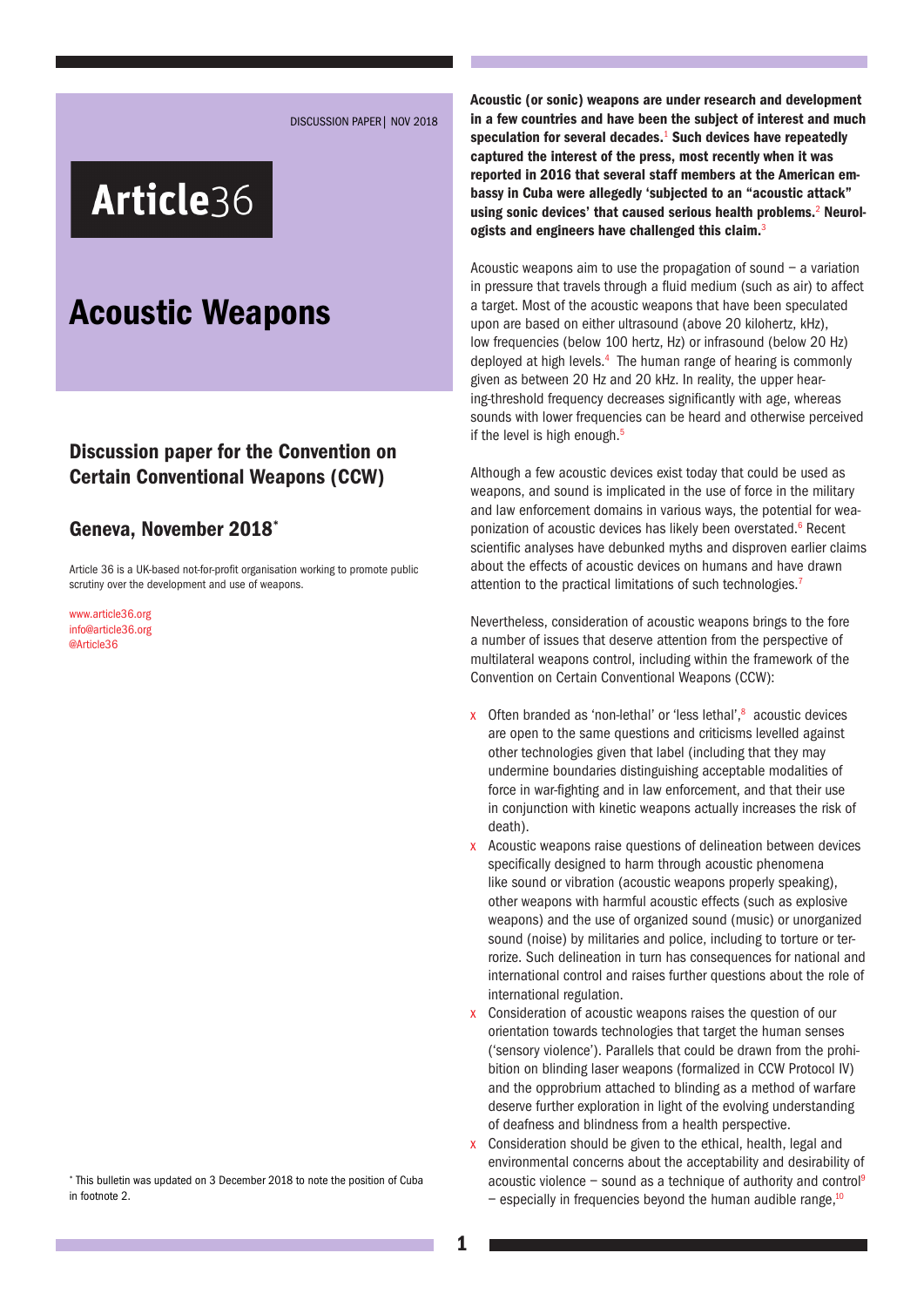and the expansion of weaponized sound into civilian spheres. As with directed energy weapons, some acoustic weapons may raise questions about systems where the source of harm is not identifiable or comprehensible to those experiencing it.

- x Given the well-documented health impacts of weapon noise on humans, consideration of acoustic devices also raises the question of whether political measures should be taken at the international level to better protect both civilians and soldiers from weapons that cause noise-induced hearing loss.
- $x$  Finally, there is concern that a lack of reliable, scientifically sound and peer-reviewed data on the specifications and effects of acoustic devices<sup>11</sup> has in the past driven research and development (including animal testing) into acoustic weapons in expectation of unrealistic potential. This has contributed to speculations and public anxiety about acoustic, especially infrasound, weapons.

### Current state of play

The fascination that acoustic weapons prompt among certain militaries, police forces, journalists, scientists and publics has to be understood against the backdrop of a complex and long-standing relationship between sound, war and violence.<sup>12</sup> What accounts of such diverse phenomena as the Nazi-German 'Windkanone', Soviet 'psychocorrection methods', the US 'Urban Funk Campaign', the British 'Curdler' and the use of sound to torture,<sup>13</sup> harass, intimidate or terrorize<sup>14</sup> have in common is a long-standing belief (justified or not) in the destructive power of sound and vibration. This belief and the search for bloodless, so-called 'non-lethal' technologies of violence, which intensified from the early 1990s, have driven some states, mainly the US, to push research and development into acoustic weapons, especially in the infra- and ultrasonic frequency ranges.

Decades of research and development and considerable hype notwithstanding, the potential for weaponization of acoustic devices has likely been overstated.<sup>15</sup> Inherent difficulties in projecting sound energy to tactical ranges, as well as limited human effects in practice.<sup>16</sup> have hampered the attempts of states and scientists to produce an acoustic-based weapon that can be fully operationalized. Low frequency and infrasound can travel over considerably larger distances than higher-frequency sound and are hardly attenuated through dissipation.17 However, at low frequency, sound cannot be projected in a directed beam; at higher frequency, it can. But if high-frequency sound waves are to have an impact on humans, the sound pressure would need to reach such a level that the sound waves become deformed.<sup>18</sup> In order to produce such effects, the sound source with its auxiliary equipment would be of a weight and dimension that could not easily be carried by a single person, limiting practical military and law enforcement applications.<sup>19</sup>

Certain types of acoustic devices currently reported to be in use by law enforcement or military actors have drawn particular attention – and criticism – and raise questions that are of interest from the perspective of multilateral weapons control more broadly. These include acoustic hailing devices, flash-bang devices, and high-frequency devices, all briefly described below.

#### Acoustic hailing devices (AHD) or 'sound cannons'

AHD operate in the audible range and issue high-energy acoustic beams to communicate with, warn and potentially disorient or disable a person. A number of states have developed and are using such systems,<sup>20</sup> in both military and law enforcement settings, primarily in connection with crowd and border control. Such devices can reportedly produce 'harmful, pain-inducing tones' over some distance.<sup>21</sup> and can damage the human ear and even cause permanent hearing loss over short distances.

The best-known of these devices is the Long Range Acoustic Device (LRAD). It resembles a flat loudspeaker that uses many piezoelectric transducers, set in a staggered arrangement.<sup>22</sup> The LRAD was developed as a military tool to enforce exclusion zones around naval vessels following an attack on the navy warship USS Cole in Yemen in 2000. It has subsequently been used by the US navy to protect shipping lanes around the Iraqi port of Basra and nearby oil terminals.<sup>23</sup> It has also reportedly been used for 'hailing and warning' by cruise and transport liners to deter pirates, $24$  been deployed by police forces in several countries<sup>25</sup> and is being attached to drones.<sup>26</sup>

The LRAD has relatively high directivity (with a beam opening angle of 5–15 degrees) and transmits mainly high frequencies (above 1 kHz). The LRAD 1000 projects voice messages to a range above 500 m, and warning tones to above 1000 m.<sup>27</sup> Various, scaled-down and scaled-up versions are available.<sup>28</sup>

There are also reports that similar devices, termed 'sonic blasters', have been used to produce a series of high-intensity blasts (high levels of sound pressure and volume) to affect a target rather than to communicate. Among the most reported examples are Israel's sonic pulser, 'The Scream',<sup>29</sup> and its 'Thunder Generator', originally developed as 'an environmentally friendly soil-disinfection machine' to scare away birds from crops, and later used for riot control.<sup>30</sup>

#### Flash-bang devices

Flash-bang devices (or 'noise flash diversionary devices') contain mixtures of fast-burning propellants and pyrotechnics to produce a loud 'bang' and a bright flash of light. They often take the form of grenades ('stun grenades', 'flash-bang grenades', 'sound bombs') that are deployed by hand or from shotgun cartridges. $31$ 

Flash-bang grenades are in widespread use by military and law enforcement actors and are designed to temporarily blind, disorient and cause dizziness. As the casing is not intended to produce fragmentation during detonation, such flash-bang devices are typically labelled 'non-lethal'. There are, however, several known cases of serious injury and death resulting from their use.<sup>32</sup>

A US performance characterization study of selected flash-bang devices noted that one of the concerns associated with their use 'is the high level of sound generated by them, with respect to hearing impairment or damage'.<sup>33</sup> All of the devices tested in the study exceeded the US Department of Defense's 140 decibel (dB) threshold requirement for use of hearing protection. According to one source, the 'threshold noise' of a flash-bang device 'can reach 180 dB in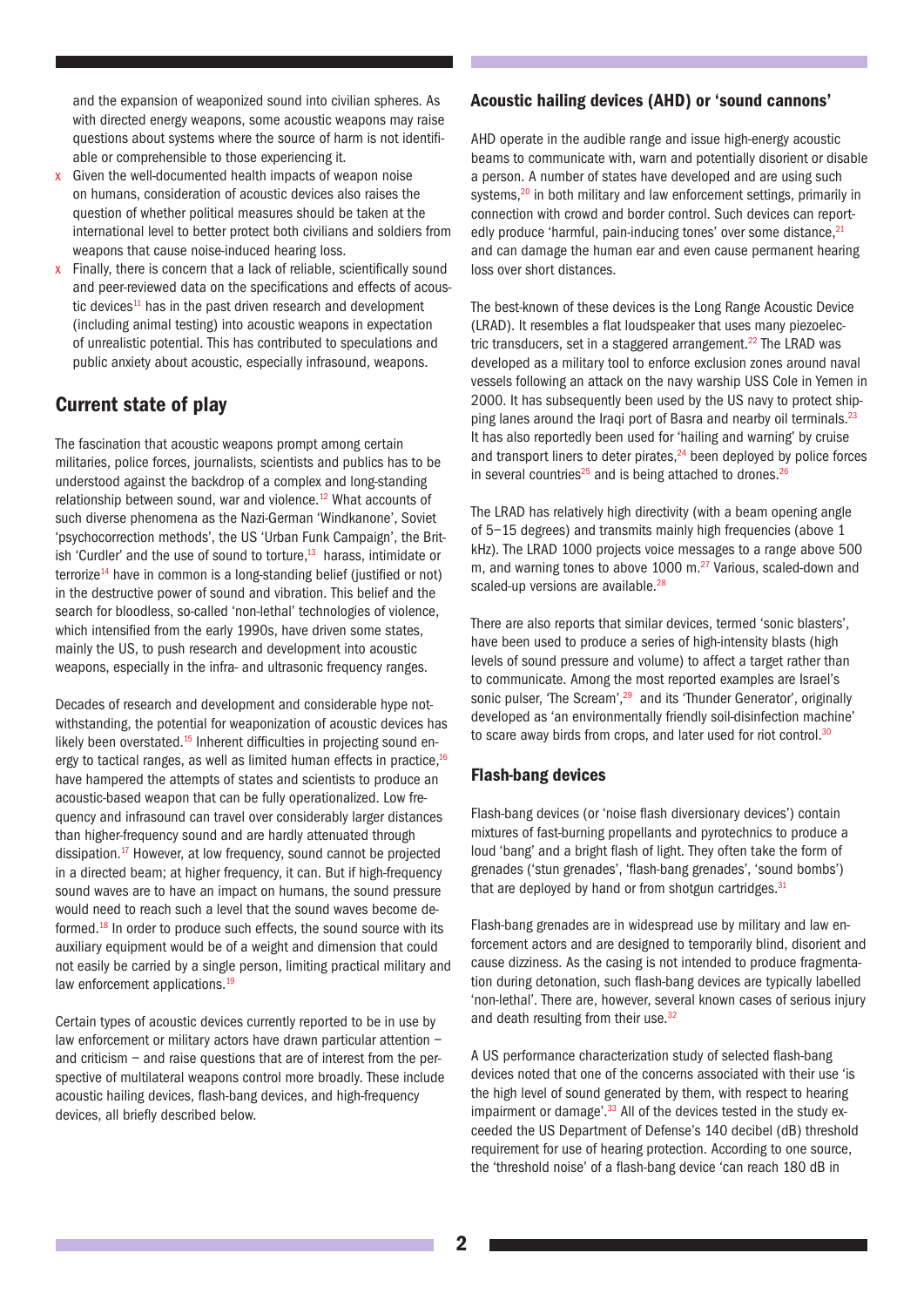closed spaces, where the effects of the acoustic signature can be compounded'.34 This is comparable to the peak levels of heavy artillery (measured at the shooter's position close to the gun).<sup>35</sup>

#### High-frequency devices

The particularity of high-frequency devices is that they emit a sound at a frequency on the border of being ultrasonic, which is intended to be heard only by younger people, whose ears tend to be more sensitive to sound at high frequency compared to most older people.

The best-known model is the 'Mosquito Teenager Deterrent/Anti-Loitering Device'. This was initially developed to disperse vermin and is now primarily marketed to private persons and businesses 'for dispersing groups of misbehaving teenagers'.36 According to the manufacturer, the Mosquito MK4 can be set to emit a sound at 17 kHz that only people under 25 can hear or at 8 kHz, audible to people of any age, with four volume/distance settings and a maximum volume of  $103$  dB.<sup>37</sup>

#### Adverse effects and risks

Acoustic devices can produce a range of harmful effects, most notably temporary and permanent hearing loss, as well as pain, disorientation, sensations of discomfort and nausea.<sup>38</sup> Importantly, the physiological and psychological effects of sound on humans depend not only on frequency, but also on sound pressure levels, duration and number of exposures and recovery time between exposures.<sup>39</sup> And, effects vary significantly from one individual to another.

At 120 dB, where discomfort typically begins, there is a high risk of hearing loss even for short and few exposures. Lasting damage to the ear can occur at levels below the threshold for ear pain, which sets in at between 135 and 162 dB depending on frequency.<sup>40</sup> At extreme levels, physical damage to organs of the ear can occur even with short exposure.<sup>41</sup> At about 160 dB, sound in the audio region causes eardrum rupture. Infrasound at high levels can produce aural pain and damage, a sensation of pressure in the middle ear and annoyance, but it does not have the profound effects often associated with it.<sup>42</sup> Ultrasound at extreme levels (close to 160 dB) was reported to produce a slight heating effect that could be felt on the skin.<sup>43</sup>

As with other technologies labelled 'non-lethal', the use of acoustic devices has attracted strong criticisms from humanitarian, health and human rights perspectives. In a war-fighting context, concern has been raised that when an acoustic device is 'used in a pre-lethal way to incapacitate before killing' it actually increases the 'killing power of lethal force' rather than reducing casualties.<sup>44</sup> Critics also object to the extension of weaponized sound to (domestic) law enforcement and the associated blurring of the boundaries of acceptable ways of applying force. In a number of concrete situations, users were considered to have taken insufficient care to protect the lives and health of people within the range of acoustic devices, and to account for the specifics of a situation and individual differences in susceptibility to injury and trauma.45

More generally, critics complain of a lack of proper documentation regarding effects at various frequencies and levels in actual-use situations, as well as a lack of analyses by independent bodies. This

is not only a humanitarian concern, but it also challenges democratic control over the use of force and enables misconceptions and speculations to endure about the effects of acoustic devices, justifying the allocation of funds for further research and development, with potentially negative consequences for international and human security.

#### Governance and regulation

'Acoustic weapons' or 'acoustic devices' are not authoritatively defined or regulated in international law, nor are they the subject of dedicated multilateral policy discussions.<sup>46</sup> The potential to use acoustic devices to communicate or warn, as well as to compel, intimidate or injure, for domestic law enforcement and military purposes (as well as by private citizens), has sparked debate in legal quarters about how such devices, in particular the LRAD, should be properly categorized. Some argue that they are hailing devices that should neither be subject to national weapons reviews, including those warranted by Article 36 of 1977 Additional Protocol I,<sup>47</sup> nor to export controls applicable to weapons.<sup>48</sup> Others have taken the opposite view.49 A NATO study, for instance, describes 'acoustic devices' as '[w]eapons utilizing acoustic energy to induce human effects through the sense of hearing or through the direct impact of pressure waves on other parts of the human body'.<sup>50</sup>

The question of categorization aside, a number of existing regulatory frameworks constrain the use of sound in connection with the use of force, notably international humanitarian law (IHL) and international human rights law (IHRL), as well as national health and safety standards. In relation to the conduct of hostilities, the question is often asked whether the use of acoustic devices would comply with the IHL prohibition on the use of weapons and methods of warfare of a nature to cause superfluous injury or unnecessary suffering.<sup>51</sup> The US, for example, has determined that the LRAD does not violate that legal threshold, 'because the discomfort is well short of permanent damage to the ear'.<sup>52</sup> An earlier preliminary assessment by the US Navy had concluded that even 'aural systems that could cause permanent hearing loss' would not be illegal.<sup>53</sup> At the international level, the debate is complicated by divergent interpretations of the rule on superfluous injury and continued disagreement about the (il-)legality of blinding (and thus, by analogy, deafening) as a method of warfare.

In this connection, it is sometimes proposed that a prohibition on acoustic weapons could be derived, by analogy, from the prohibition on blinding laser weapons,<sup>54</sup> another 'non-lethal' technology that targets the human senses. This argument has been rejected on the grounds that 'the eye provides 90% of sensory input, the ear accordingly provides much less. Moreover, permanent hearing loss is not necessarily complete loss and prolonged hearing loss means that such loss is only temporary'.<sup>55</sup> Such a statement betrays a common bias that ranks vision over other senses (ocularcentrism) $56$  and fails to take account of evolving understandings of deafness (and blindness) from medical and public health perspectives. It also speaks to a lack of in-depth and critical consideration of sound and the 'acoustic authority' of the state (the 'politics of frequency and amplitude') $57$ in contemporary legal thought. $58$ 

Legal commentators have further pointed to the great potential for indiscriminate effects from the use of acoustic devices, which may violate the IHL rule on distinction and the prohibition of indiscriminate attacks.<sup>59</sup> Testing has shown that the LRAD, for example, does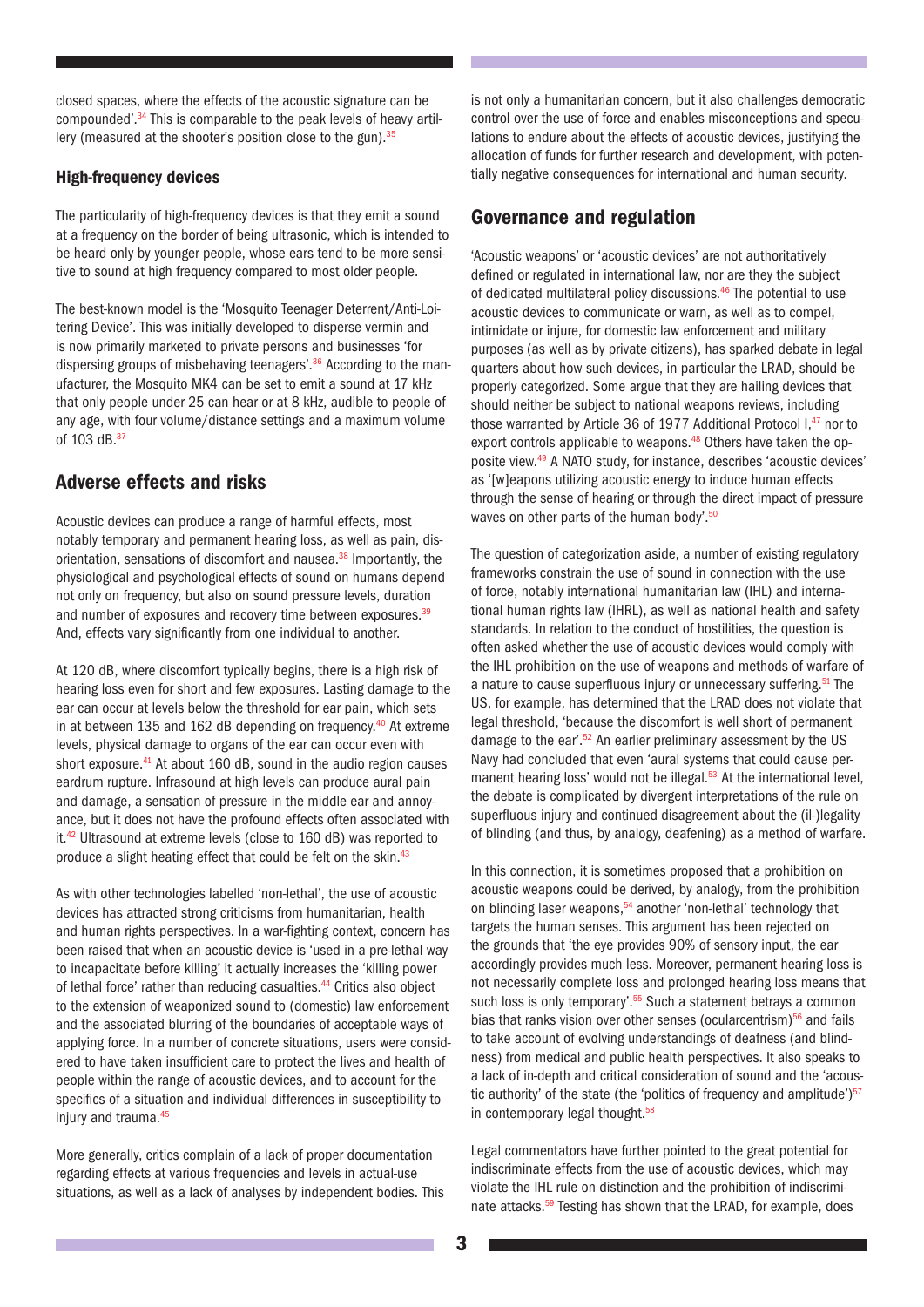not only affect those targeted by the device but also bystanders in the directional periphery.<sup>60</sup> Especially at longer ranges, questions arise regarding the controllability of the propagation of sound, as 'the transmission direction will be deflected in case of strong winds'61 or reflected off surfaces in built-up environments.<sup>62</sup>

The 'indiscriminateness' of acoustic devices is also a major human rights concern. Pertinent international standards on the use of force in law enforcement operations require that 'the development and deployment of non-lethal incapacitating weapons should be carefully evaluated in order to minimize the risk of endangering uninvolved persons, and the use of such weapons should be carefully controlled.'<sup>63</sup> In several cases, legal challenges have been brought over injuries caused by the use of flash-bang devices in law enforcement situations $64 -$  use that raises questions concerning the rights to life or health, and freedom of peaceful assembly and movement where the devices were used for crowd control.<sup>65</sup>

Moreover, acoustic devices that target the hearing of a group of people on the basis of their age, as does the Mosquito, raise issues regarding the right to equality and non-discrimination and from a child rights perspective. $66$  The device has been declared illegal in some jurisdictions. $67$  Devices that are inaudible (to adults) also raise a rule of law concern as affected populations may face formidable challenges in accessing an effective remedy.<sup>68</sup> Finally, it bears restating that both IHL and IHRL prohibit the use of sound and acoustic devices to terrorize, torture or inflict inhuman or degrading treatment.<sup>69</sup>

In terms of governance and regulation, acoustic devices raise the question of what constitutes an acceptable health risk and what the standard of reference should be given their diverse applications in military, law enforcement and private settings. In the military, where noise exposure is a well-known problem, a number of impulse-noise exposure criteria have been developed.<sup>70</sup> 'Safe exposure' to *impulse* noise is sometimes given as a peak level of  $162$  dB, $<sup>71</sup>$  but a 2003</sup> NATO research study was unable to propose a single measure or assessment method to predict the auditory hazard for different impulse noises and blasts.72

In relation to continuous sound, the World Health Organization considers that exposure levels above 85 dB in an occupational setting are 'hazardous for workers', $73$  and deems exposure to recreational sound in excess of 85 dB for eight hours or 100 dB for 15 minutes 'unsafe'.<sup>74</sup> Although these standards aim to protect workers from damage over years of exposure, in a Canadian case implicating an LRAD, the judge considered that occupational health and safety legislation served as a useful guide to determine restrictions on the use of LRAD to prevent unsafe exposure which would amount to human rights violations.<sup>75</sup> In 2011, Canadian authorities defined minimum distances at various levels for 'urban scenarios', and recommended that the use of the alert function (i.e. use to emit a high-decibel, narrow-frequency sound wave rather than use as a powerful loudspeaker) 'should be minimized', that the devices 'should not be operated continuously' and that any use should be followed by an equivalent period of silence.<sup>76</sup>

In the same vein, Jürgen Altmann has proposed rules for safe operation to prevent injury. He suggests technical measures to limit the sound power of LRAD as a function of distance between the device and the exposed population, and to limit the duration of use,

as well as a ban on particular types (such as certain mobile LRAD) and a requirement to document any use of a device automatically.<sup>77</sup> Taking a precautionary orientation, Amnesty International and Omega Research Foundation recommend that the use of acoustic devices in the alert function be suspended 'until an independent body of medical, scientific, legal and other experts has subjected the effects and potential uses of the type of device in question to rigorous assessment and can then demonstrate a legitimate and safe use of the device for law enforcement subject to specific operational rules consistent with human rights standards.<sup>78</sup>

Measures on acoustic weapons at the national and international levels can build on a rich literature on non-lethal weapons in the use of force, including detailed recommendations on selection, testing, deployment, operational procedures, training, monitoring and accountability, for multilateral controls as well as specific legal instruments.79

#### END NOTES

See, e.g., N. Broner, 'The Effects of Low Frequency Noise on People - A Review', 58(4) Journal of Sound and Vibration (1978), [https://waubrafoundation.org.au/](https://waubrafoundation.org.au/resources/broner-n-effects-low-frequency-noise-people-review/) [resources/broner-n-effects-low-frequency-noise-people-review/](https://waubrafoundation.org.au/resources/broner-n-effects-low-frequency-noise-people-review/). The work of Vladimir Gavreau is often cited in this context (see, e.g., G. Vassilatos, 'The Sonic Doom of Vladimir Gavreau', 52(4) Borderlands (1996), [https://borderlandsciences.org/journal/](https://borderlandsciences.org/journal/vol/52/n04/Vassilatos_on_Vladimir_Gavreau.html) [vol/52/n04/Vassilatos\\_on\\_Vladimir\\_Gavreau.html](https://borderlandsciences.org/journal/vol/52/n04/Vassilatos_on_Vladimir_Gavreau.html)). His work has more recently been described as 'unscientific' (J. H. Mühlhans, 'Low Frequency and Infrasound: A Critical Review of the Myths, Misbeliefs and Their Relevance to Music Perception Research', 21(3) Musicae Scientiae (September 2017) 272).

2 E. Labott et al, 'US Embassy Employees in Cuba Possibly Subject to "Acoustic Attack"', CNN, 10 August 2017, h[ttps://edition.cnn.com/2017/08/09/politics/us](ttps://edition.cnn.com/2017/08/09/politics/us-cuba-acoustic-attack-embassy/index.html)[cuba-acoustic-attack-embassy/index.html.](ttps://edition.cnn.com/2017/08/09/politics/us-cuba-acoustic-attack-embassy/index.html) Cuba has denied any involvement, see E. McKirdy et al, 'Cuban president denies "sonic" attacks on US diplomats', CNN, 17 September 2018, [https://edition.cnn.com/2018/09/17/americas/cuba-sonic-attack](https://edition.cnn.com/2018/09/17/americas/cuba-sonic-attack-miguel-diaz-canal-denial-intl/index.html)[miguel-diaz-canal-denial-intl/index.html.](https://edition.cnn.com/2018/09/17/americas/cuba-sonic-attack-miguel-diaz-canal-denial-intl/index.html)

3 E.g. R. E. Bartholomew, 'Politics, Scapegoating and Mass Psychogenic Illness: Claims of an "Acoustical Attack" in Cuba are Unsound', 110(12) Journal of the Royal Society of Medicine (2017); C. C. Muth and S. L. Lewis, 'Neurological Symptoms Among US Diplomats in Cuba', 319(11) JAMA (20 March 2018). Researchers who reverse-engineered a recording of what embassy staff heard concluded, however, that '[i]f ultra-sound is to blame, then a likely cause was two ultra-sonic signals that accidentally interfered with each other, creating an audible side effect' (J. Kumagai, 'Reverse Engineering the "Sonic Weapon"', 55(3) IEEE Spectrum (March 2018), [https://ieeexplore.ieee.org/abstract/document/8302371\)](https://ieeexplore.ieee.org/abstract/document/8302371). See also I. Sample, 'Cuban "Acoustic Attack" Report on US Diplomats Flawed, Say Neurologists', The Guardian, 14 August 2018, [https://www.theguardian.com/world/2018/aug/14/cuban-acoustic](https://www.theguardian.com/world/2018/aug/14/cuban-acoustic-attack-report-on-us-diplomats-flawed-say-neurologists)[attack-report-on-us-diplomats-flawed-say-neurologists](https://www.theguardian.com/world/2018/aug/14/cuban-acoustic-attack-report-on-us-diplomats-flawed-say-neurologists).

4 N. Davison, 'Non-Lethal' Weapons, Palgrave Macmillan, 2009, p. 186. 5 J. Altmann, 'Acoustic Weapons – A Prospective Assessment', 9(3) Science & Global Security (2001) 173, [scienceandglobalsecurity.org/archive/sgs09altmann.pdf](http://scienceandglobalsecurity.org/archive/sgs09altmann.pdf); Mühlhans, 'Low Frequency and Infrasound', 270.

6 A NATO study notes: 'A large variety of acoustic devices have been proposed for non-lethal applications. Most are of uncertain effectiveness and many could damage hearing.' (North Atlantic Treaty Organization, The Human Effects of Non-Lethal Technologies, RTO Technical Report, NATO doc AC/323(HFM-073)TP/65, August 2006, p. G-4, [https://www.sto.nato.int/publications/STO%20Technical%20](https://www.sto.nato.int/publications/STO%20Technical%20Reports/RTO-TR-HFM-073/$$TR-HFM-073-ALL.pdf) [Reports/RTO-TR-HFM-073/\\$\\$TR-HFM-073-ALL.pdf](https://www.sto.nato.int/publications/STO%20Technical%20Reports/RTO-TR-HFM-073/$$TR-HFM-073-ALL.pdf).). See also J. R. Jauchem and M. C. Cook, 'High-Intensity Acoustics for Military Nonlethal Applications: A Lack of Useful Systems', 172(2) Military Medicine (2007) 186, [https://academic.oup.com/milmed/](https://academic.oup.com/milmed/article/172/2/182/4578046) [article/172/2/182/4578046.](https://academic.oup.com/milmed/article/172/2/182/4578046)

7 See in particular Altmann, 'Acoustic Weapons'; Mühlhans, 'Low Frequency and Infrasound'.

8 See in particular D. P. Fidler, 'The Meaning of Moscow: "Non-Lethal" Weapons and International Law in the Early 21st Century', 87(859) International Review of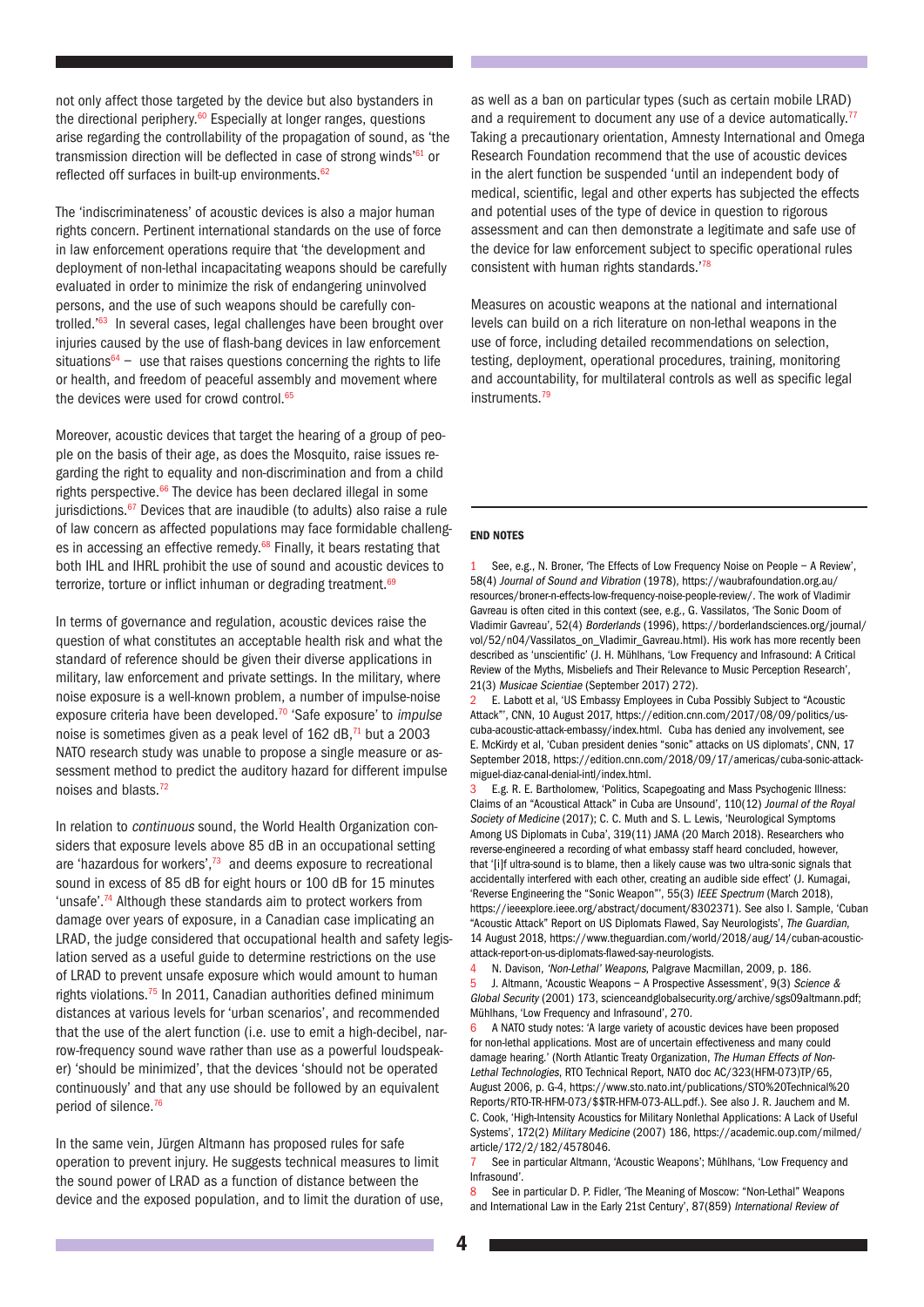the Red Cross (September 2005), [https://www.icrc.org/eng/assets/files/other/](https://www.icrc.org/eng/assets/files/other/irrc_859_fidler.pdf) irrc\_859\_fidler.pdf: N. Lewer and N. Davison, Bradford Non-Lethal Weapons Research Project (BNLWRP), Research Report no. 7, May 2005, [https://bradscholars.brad.](https://bradscholars.brad.ac.uk/handle/10454/3999) [ac.uk/handle/10454/3999.](https://bradscholars.brad.ac.uk/handle/10454/3999)

9 J. E. K. Parker, 'Towards an Acoustic Jurisprudence: Law and the Long Range Acoustic Device', 14(2) Law, Culture and the Humanities (2018) 209.

10 Steve Goodman speaks of a 'creeping colonization of the not yet audible and the infra- and ultrasonic dimensions of unsound' (S. Goodman, Sonic Warfare: Sound, Affect, and the Ecology of Fear, The MIT Press, 2010, p. xvi) and Juliette Volcler cites SPIRAW's 'recherche des frontières que colonisent tranquillement les militaires et les forces de police à travers l'usage d'armes soniques' (J. Volcler, 'Le son comme arme', Article XI, February 2010, revised January 2011, [https://www.article11.info/spip/IMG/](https://www.article11.info/spip/IMG/pdf/v2_le_son_comme_arme.pdf) [pdf/v2\\_le\\_son\\_comme\\_arme.pdf\)](https://www.article11.info/spip/IMG/pdf/v2_le_son_comme_arme.pdf).

11 Most of the information about such devices comes from the US, which has publicly reported more on its research and development in this area than most other states.

12 For an in-depth treatment of this issue, see Goodman, Sonic Warfare; J. M. Daughtry, Listening to War: Sound, Music, Trauma, and Survival in Wartime Iraq, Oxford University Press, 2015; N. Ramsey, 'Listening to War: Sound and Noise in Romantic Era Military Writing', 5(2) Republics of Letters (2017), [https://arcade.stanford.edu/sites/](https://arcade.stanford.edu/sites/default/files/article_pdfs/RofL_v06i01_Ramsey_03Pass.pdf) [default/files/article\\_pdfs/RofL\\_v06i01\\_Ramsey\\_03Pass.pdf](https://arcade.stanford.edu/sites/default/files/article_pdfs/RofL_v06i01_Ramsey_03Pass.pdf).

13 See in particular S. G. Cusick, 'Music as Torture / Music as Weapon', Revista Transcultural de Música (2006), [https://www.sibetrans.com/trans/articulo/152/](https://www.sibetrans.com/trans/articulo/152/music-as-torture-music-as-weapon) [music-as-torture-music-as-weapon](https://www.sibetrans.com/trans/articulo/152/music-as-torture-music-as-weapon).

14 Well-documented instances include American troops blasting the Vatican's embassy in Panama City to dislodge Noriega in 1990 (A. Campoy, 'The US Pursuit of Panama's Manuel Noriega Kicked Off a New Era of Music Torture', Quartz, 30 May 2017, [https://qz.com/994372/manuel-noriegas-capture-in-panama-kicked-off-a-new](https://qz.com/994372/manuel-noriegas-capture-in-panama-kicked-off-a-new-era-of-sound-as-psychological-warfare/)[era-of-sound-as-psychological-warfare/](https://qz.com/994372/manuel-noriegas-capture-in-panama-kicked-off-a-new-era-of-sound-as-psychological-warfare/)); the FBI's sonic assault in Waco in 1993 (V. Madsen, 'Cantata of Fire: Son et Lumière in Waco Texas, Auscultation for a Shadow Play', 14(1) Organized Sound (2009)); the sonic booms of Israeli fighter jets flying at low altitude over Palestinian cities in 2005 (C. McGreal, 'Palestinians Hit by Sonic Boom Air Raids', The Guardian, 3 November 2005, [https://www.theguardian.com/](https://www.theguardian.com/world/2005/nov/03/israel) [world/2005/nov/03/israel](https://www.theguardian.com/world/2005/nov/03/israel)); US jets over Nicaraguan cities in 1984 (International Court of Justice, Military and Paramilitary Activities in and Against Nicaragua (Nicaragua v United States of America), Judgment (Merits), 27 June 1986, §§87, 91) and the blasting of music during the US siege of Falluja in 2004 (J. Pieslak, Sound Targets: American Soldiers and Music in the Iraq War, Indiana University Press, 2009, p. 84). For more information on these phenomena, see Volcler, 'Le son comme arme'; Cusick, 'Music as Torture / Music as Weapon', Daughtry, Listening to War; Goodman, Sonic Warfare.

15 Davison, 'Non-Lethal' Weapons, p. 186.

16 See J. Altmann, Millimetre Waves, Lasers, Acoustics for Non-Lethal Weapons? Physics Analyses and Inferences, Deutsche Stiftung Friedensforschung, 2008, p. 44, <https://www.ssoar.info/ssoar/handle/document/26039> (noting that 'after almost ten years of research, the [US Joint Non-Lethal Weapons Program] stopped funding infrasound-weapon work for lack of "a reliable, repeatable bio-effect with sufficiently high infrasound amplitude at a minimum specified range"') and Jauchem and Cook, 'High-Intensity Acoustics for Military Nonlethal Applications', 186 (concluding that '[o] n the basis of results of numerous investigators, it seems unlikely that high-intensity acoustic energy in the audible, infrasonic, or low-frequency ranges will provide a device suitable to be used as a nonlethal weapon').

17 Mühlhans, 'Low Frequency and Infrasound', 269.

18 Altmann, 'Acoustic Weapons', 165.

19 The size and mass differ between infra- and ultrasound devices, but hand-held acoustic weapons of pistol or rifle sizes with a range of tens of metres are highly unlikely according to Altmann (Ibid., 199–200, 204).

20 Altmann, Millimetre Waves, Lasers, Acoustics for Non-Lethal Weapons?, p. 6. 21 E. Durr, 'Training with High-Tech Hailer System on the Hudson', Guard Times (Spring 2015), 43, [https://issuu.com/nynationalguard/docs/gt\\_spring\\_15\\_1\\_.](https://issuu.com/nynationalguard/docs/gt_spring_15_1_)

22 N. Lewer and N. Davison, 'Non-Lethal Technologies - An Overview', 1 Disarmament Forum (2005) 41, [https://www.peacepalacelibrary.nl/ebooks/files/](https://www.peacepalacelibrary.nl/ebooks/files/UNIDIR_pdf-art2217.pdf) [UNIDIR\\_pdf-art2217.pdf](https://www.peacepalacelibrary.nl/ebooks/files/UNIDIR_pdf-art2217.pdf).

23 Business Wire, 'American Technology Reports on Growing Long Range Acoustic Devices – LRAD – Business', 26 August 2004, [https://www.businesswire.com/](https://www.businesswire.com/news/home/20040826005135/en/American-Technology-Reports-Growing-Long-Range-Acoustic) [news/home/20040826005135/en/American-Technology-Reports-Growing-Long-](https://www.businesswire.com/news/home/20040826005135/en/American-Technology-Reports-Growing-Long-Range-Acoustic)[Range-Acoustic.](https://www.businesswire.com/news/home/20040826005135/en/American-Technology-Reports-Growing-Long-Range-Acoustic) Its precursors were, however, initially envisaged for civilian markets, unrelated to the use of force. For more information, see Parker, 'Towards an Acoustic Jurisprudence', 210–211.

24 A. Blenford, 'Cruise Lines Turn to Sonic Weapon', BBC News, 8 November 2005, <http://news.bbc.co.uk/2/hi/africa/4418748.stm>.

25 See, e.g., ACLU Pennsylvania, 'City of Pittsburgh Settles G-20 Lawsuits', 14 November 2012.

26 Parker, 'Towards an Acoustic Jurisprudence', 214, [https://www.aclupa.org/](https://www.aclupa.org/news/2012/11/14/city-pittsburgh-settles-g-20-lawsuits) [news/2012/11/14/city-pittsburgh-settles-g-20-lawsuits](https://www.aclupa.org/news/2012/11/14/city-pittsburgh-settles-g-20-lawsuits).

27 Altmann, Millimetre Waves, Lasers, Acoustics for Non-Lethal Weapons?, p. 6.

28 See the manufacturer's website: [https://www.lradx.com/products/.](https://www.lradx.com/products/)

29 Y. Katz, 'Kalandiya: IDF Uses "Scream" Anti-Riot Device for 1st Time', Jerusalem Post, 22 September 2011, [www.jpost.com/Defense/Kalandiya-IDF-uses-Scream-anti](http://www.jpost.com/Defense/Kalandiya-IDF-uses-Scream-anti-riot-device-for-1st-time)[riot-device-for-1st-time.](http://www.jpost.com/Defense/Kalandiya-IDF-uses-Scream-anti-riot-device-for-1st-time)

30 PDT Agro Ltd 'Bird Control Solution', [http://pdtagro.com/;](http://pdtagro.com/) D. Hambling, 'A Sonic Blaster So Loud, It Could Be Deadly', Wired, 18 January 2010, [https://www.wired.](https://www.wired.com/2010/01/a-sonic-blaster-so-loud-it-could-be-deadly/#more-21519) [com/2010/01/a-sonic-blaster-so-loud-it-could-be-deadly/#more-21519](https://www.wired.com/2010/01/a-sonic-blaster-so-loud-it-could-be-deadly/#more-21519).

31 E.g. Amtech Less Lethal Systems, 'ALS1208 Bore Thunder Muzzle Bang', <https://www.lesslethal.com/products/12-gauge/als1208-detail>; Defense Technology, '12-Gauge Aerial Warning / Signaling Munition, 100 Meters', [http://www.defense](http://www.defense-technology.com/products-1/12-gauge-aerial-warning-signaling-munition-100-meters-1154107.html#start=1)[technology.com/products-1/12-gauge-aerial-warning-signaling-munition-100](http://www.defense-technology.com/products-1/12-gauge-aerial-warning-signaling-munition-100-meters-1154107.html#start=1) [meters-1154107.html#start=1.](http://www.defense-technology.com/products-1/12-gauge-aerial-warning-signaling-munition-100-meters-1154107.html#start=1)

32 For example, in 2014, a French protester died after being hit in the back by a stun grenade ('Sivens: des traces d'explosifs retrouvés sur les vêtements de Rémi Fraisse', L'OBS, 28 October 2014, [https://www.nouvelobs.com/societe/20141028.](https://www.nouvelobs.com/societe/20141028.OBS3407/sivens-des-traces-d-explosifs-retrouves-sur-les-vetements-de-remi-fraisse.html) [OBS3407/sivens-des-traces-d-explosifs-retrouves-sur-les-vetements-de-remi-fraisse.](https://www.nouvelobs.com/societe/20141028.OBS3407/sivens-des-traces-d-explosifs-retrouves-sur-les-vetements-de-remi-fraisse.html) [html](https://www.nouvelobs.com/societe/20141028.OBS3407/sivens-des-traces-d-explosifs-retrouves-sur-les-vetements-de-remi-fraisse.html)). The use of these grenades was suspended shortly after the incident, and then prohibited in 2017 ('Plus de deux ans après la mort de Rémi Fraisse, les grenades offensives de type F1 interdites', Le Monde/AFP, 12 May 2017, [https://www.lemonde.](https://www.lemonde.fr/police-justice/article/2017/05/12/plus-de-deux-ans-apres-la-mort-de-remi-fraisse-les-grenades-offensives-de-type-f1-interdites_5126979_1653578.html) [fr/police-justice/article/2017/05/12/plus-de-deux-ans-apres-la-mort-de-remi-fraisse](https://www.lemonde.fr/police-justice/article/2017/05/12/plus-de-deux-ans-apres-la-mort-de-remi-fraisse-les-grenades-offensives-de-type-f1-interdites_5126979_1653578.html)[les-grenades-offensives-de-type-f1-interdites\\_5126979\\_1653578.html](https://www.lemonde.fr/police-justice/article/2017/05/12/plus-de-deux-ans-apres-la-mort-de-remi-fraisse-les-grenades-offensives-de-type-f1-interdites_5126979_1653578.html)). See also J. Angwin and A. Nehring, 'Hotter Than Lava', ProPublica, 12 January 2015, [https://www.](https://www.propublica.org/article/flashbangs) [propublica.org/article/flashbangs;](https://www.propublica.org/article/flashbangs) J. Volcler, Extremely Loud: Sound as a Weapon, The New Press, 2013, pp. 59–61.

33 E-LABS Inc., Performance Characterization Study: Noise Flash Diversionary Devices (NFDDs), Final Report, December 2003, p. 5, [https://www.ncjrs.gov/](https://www.ncjrs.gov/pdffiles1/nij/grants/205642.pdf) [pdffiles1/nij/grants/205642.pdf](https://www.ncjrs.gov/pdffiles1/nij/grants/205642.pdf).

34 D. Whitson and J. Clark, 'Flash/Sound Diversionary Devices: A Comprehensive Review', The Tactical Edge (Summer 2011) 18, [https://www.combinedsystems.com/](https://www.combinedsystems.com/userfiles/pdfs/Whitson_SU_2011_1.pdf) [userfiles/pdfs/Whitson\\_SU\\_2011\\_1.pdf](https://www.combinedsystems.com/userfiles/pdfs/Whitson_SU_2011_1.pdf). See also W. A. Burgei et al, 'Developing Non-Lethal Weapons: The Human Effects Characterisation Process', Defense AT&L (May-June 2015) 30-34, [www.dtic.mil/dtic/tr/fulltext/u2/1015792.pdf](http://www.dtic.mil/dtic/tr/fulltext/u2/1015792.pdf).

35 E.g. A. Nakashima and R. Farinaccio, 'Review of Weapon Noise Measurement and Damage Risk Criteria:

Considerations for Auditory Protection and Performance', 180(4) Military Medicine (2015) 402.

36 Compound Security Systems, 'Anti-Loitering Devices', [https://www.](https://www.compoundsecurity.co.uk/security-equipment/mosquito-mk4-anti-loitering-device) [compoundsecurity.co.uk/security-equipment/mosquito-mk4-anti-loitering-device](https://www.compoundsecurity.co.uk/security-equipment/mosquito-mk4-anti-loitering-device). 37 Compound Security Systems, 'Mosquito MK4 (Anti-Loitering Device): Customise Your Own Kit', [https://www.compoundsecurity.co.uk/security-equipment-mosquito](https://www.compoundsecurity.co.uk/security-equipment-mosquito-mk4-anti-loitering-device)[mk4-anti-loitering-device.](https://www.compoundsecurity.co.uk/security-equipment-mosquito-mk4-anti-loitering-device)

38 For a recent study on physical and psychological effects of sound, see J. P. Cowan, The Effects of Sound on People, Wiley, 2016.

39 Davison, 'Non-Lethal' Weapons, p. 186. Mühlhans notes that in relation to low frequency, including infrasound, 'the effects depend […] heavily on sound-pressure levels and considerably less on frequency or the nature of sound.' (Mühlhans, 'Low Frequency and Infrasound', 268).

40 Altmann, 'Acoustic Weapons', 177.

41 Ibid., 174.

42 Davison, 'Non-Lethal' Weapons, p. 186. See also Mühlhans, 'Low Frequency and Infrasound', debunking several myths about infrasound.

43 Altmann, 'Acoustic Weapons', 186.

44 Davison, Bradford Non-Lethal Weapons Research Project (BNLWRP), Research Report no. 7, p. 34.

45 For example, during the FBI's Waco siege, it exposed 25 children, many of them toddlers and infants, to the same sound campaign as adults. See, e.g., A. A. Stone et al, 'Report and Recommendations Concerning the Handling of Incidents Such as the Branch Davidian Standoff in Waco Texas', Submission to Deputy Attorney General Philip Heymann, 10 November 1993, Frontline, Waco: The Inside Story, [https://www.](https://www.pbs.org/wgbh/pages/frontline/waco/stonerpt.html) [pbs.org/wgbh/pages/frontline/waco/stonerpt.html.](https://www.pbs.org/wgbh/pages/frontline/waco/stonerpt.html)

46 Consider, however, Working Paper COLU/202 on fuel-air explosives, submitted by Sweden in the 1970s, which proposed to prohibit 'the anti-personnel use of weapons which for their effects rely exclusively on shock waves in the air'. When confronted with the criticism that this formulation would capture weapons other than fuel-air explosives, 'e.g. concussion grenades', the sponsor of the proposal responded that 'there were advantages in the use of forward-looking wording' (ICRC, Conference of Government Experts on the Use of Certain Conventional Weapons (Second Session – Lugano 28.1.- 26.2.1976), Report, Geneva, 1976, §75).

47 See, e.g., J. Schrantz, 'The Long Range Acoustic Device: Don't Call It a Weapon – Them's Fightin' Words', Army Lawyer (August 2010) 53–59, [https://www.loc.gov/](https://www.loc.gov/rr/frd/Military_Law/AL-2010.html) [rr/frd/Military\\_Law/AL-2010.html;](https://www.loc.gov/rr/frd/Military_Law/AL-2010.html) LRAD, 'Fact Sheet', [https://www.lradx.com/about/](https://www.lradx.com/about/lrad-public-safety-applications-fact-sheet/) [lrad-public-safety-applications-fact-sheet/.](https://www.lradx.com/about/lrad-public-safety-applications-fact-sheet/)

48 The US LRAD was reportedly exported to China (D. Hambling, 'US "Sonic Blasters" Sold to China', Wired, 15 May 2008, [https://www.wired.com/2008/05/](https://www.wired.com/2008/05/us-sonic-blaste/)